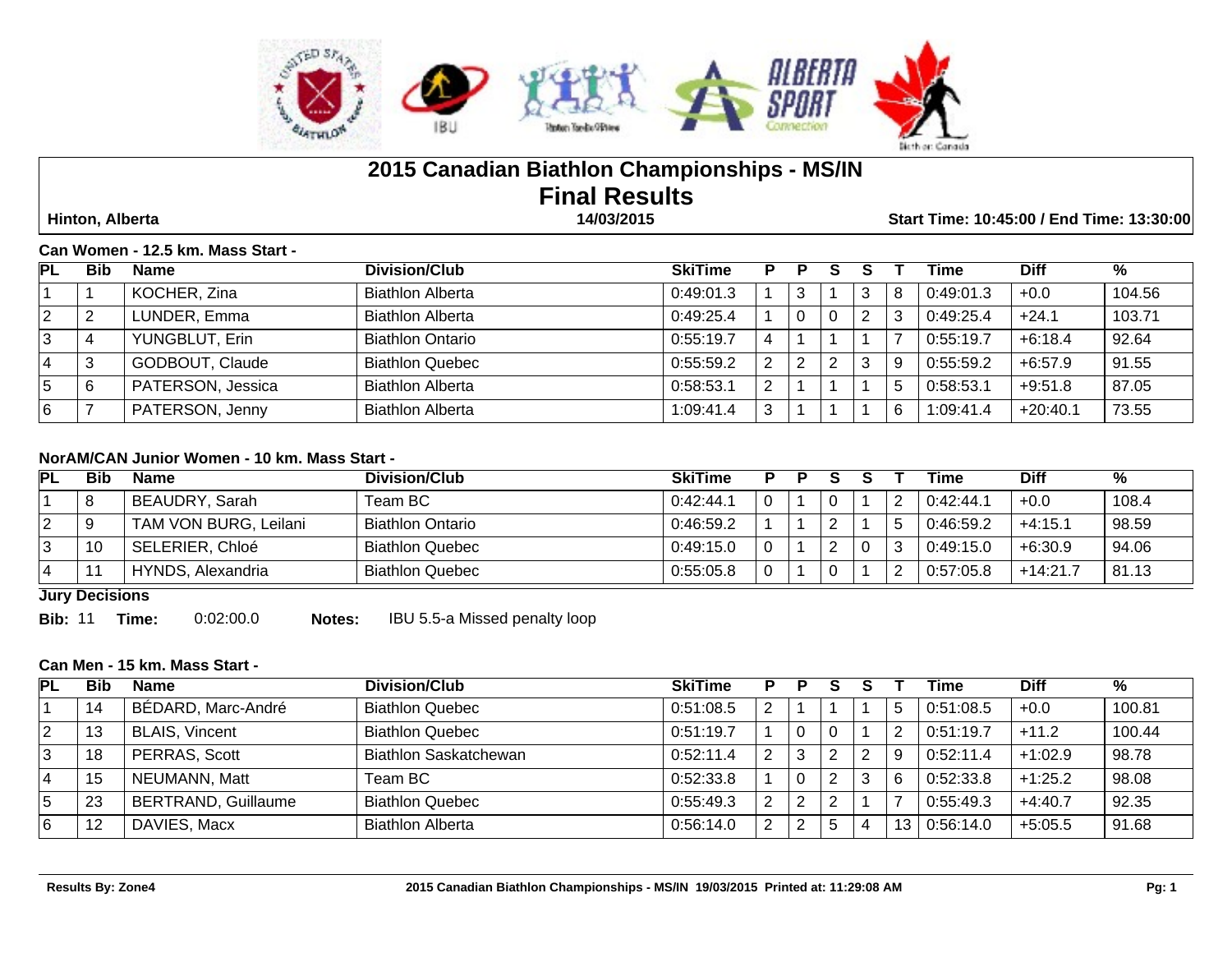## **Can Men Continued ... - 15 km. Mass Start -**

| IPГ            | Bib | <b>Name</b>          | <b>Division/Club</b>         | <b>SkiTime</b> |   |   |  | Time      | <b>Diff</b> | %     |
|----------------|-----|----------------------|------------------------------|----------------|---|---|--|-----------|-------------|-------|
| $\overline{ }$ | 22  | MACKENZIE, Jasper    | Team BC                      | 0:58:04.1      |   | 3 |  | 0:58:04.1 | $+6:55.5$   | 88.78 |
| 8              | 24  | CHISHOLM, Andrew     | <b>Biathlon Alberta</b>      | 0.58:49.6      |   |   |  | 0:58:49.6 | $+7:41.1$   | 87.64 |
| l 9            |     | SKINSTAD, Kai        | <b>Biathlon Alberta</b>      | 1:00:57.3      | っ | 3 |  | 1:00:57.3 | $+9:48.7$   | 84.58 |
| 10             | 26  | <b>SCHRYER, Eric</b> | <b>Biathlon Ontario</b>      | 1:06:12.0      |   | 0 |  | 1:06:12.0 | $+15:03.5$  | 77.88 |
| $DNF$ 25       |     | GIRARD, Evan         | <b>Biathlon Saskatchewan</b> | $***$          | 3 | ာ |  | $***$     | $***$       |       |
| DNS 21         |     | POFFENROTH, William  | <b>Biathlon Alberta</b>      | $***$          |   |   |  | $***$     | $***$       |       |

### **NorAM/CAN Junior Men - 12.5 km. Mass Start -**

| PL             | <b>Bib</b> | <b>Name</b>              | <b>Division/Club</b>                 | <b>SkiTime</b> | P              | P              | S              |             |   | Time      | <b>Diff</b> | %      |
|----------------|------------|--------------------------|--------------------------------------|----------------|----------------|----------------|----------------|-------------|---|-----------|-------------|--------|
|                | 31         | <b>HARDEN, Stuart</b>    | <b>Biathlon Alberta</b>              | 0:46:24.0      |                | 0              |                |             |   | 0:46:24.0 | $+0.0$      | 102.15 |
| $\overline{2}$ | 27         | <b>HUDEC, Matthew</b>    | Biathlon Saskatchewan                | 0:47:45.3      |                |                | 4              | 2           | 8 | 0:47:45.3 | $+1:21.2$   | 99.25  |
| 3              | 28         | CAMPBELL, Carsen         | <b>Biathlon Prince Edward Island</b> | 0:48:02.0      | 2              | 3              | 0              | $\mathbf 0$ | 5 | 0.48:02.0 | $+1:37.9$   | 98.67  |
| $\vert 4$      | 29         | MILLAR, Aiden            | <b>Biathlon Alberta</b>              | 0:48:24.2      |                | $\mathbf 0$    |                | 3           | 5 | 0:48:24.2 | $+2:00.1$   | 97.92  |
| 5              | 34         | BÉRUBÉ-LAROCHELLE, Félix | <b>Biathlon Quebec</b>               | 0:49:11.2      | 0              | 0              | 2              | 2           | 4 | 0:49:11.2 | $+2:47.1$   | 96.36  |
| 6              | 32         | ROOTS, Arthur            | Team BC                              | 0:51:36.3      | 2              | 3              | $\overline{2}$ |             | 8 | 0:51:36.3 | $+5:12.2$   | 91.84  |
| $\overline{7}$ | 30         | STRUM, Matt              | <b>Biathlon Alberta</b>              | 0:51:54.6      | 0              | $\mathbf 0$    | 2              | 3           | 5 | 0:51:54.6 | $+5:30.5$   | 91.3   |
| 8              | 37         | TREMBLAY-GRAVEL, Mathieu | <b>Biathlon Quebec</b>               | 0:51:54.9      | 2              | 0              | 3              | 4           | 9 | 0:51:54.9 | $+5:30.8$   | 91.3   |
| l 9            | 38         | <b>GERWING, Nate</b>     | <b>Biathlon Alberta</b>              | 0:52:41.5      | $\overline{0}$ | $\mathbf 0$    |                | $\mathbf 0$ |   | 0:52:41.5 | $+6:17.4$   | 89.95  |
| 10             | 35         | HAMEL, Félix             | <b>Biathlon Quebec</b>               | 0:53:00.9      |                | $\Omega$       |                |             | 3 | 0:53:00.9 | $+6:36.8$   | 89.4   |
| 11             | 36         | BOYD-PORTER, Seamus      | <b>Biathlon Newfoundland</b>         | 0:53:16.7      | 3              | $\overline{2}$ | 2              |             | 8 | 0:53:16.7 | $+6:52.6$   | 88.96  |
| 12             | 39         | ECCLESTON, Sasha         | <b>Biathlon Alberta</b>              | 0:57:51.3      |                | $\overline{2}$ | 2              |             | 6 | 0:57:51.3 | $+11:27.3$  | 81.92  |
| DNS  33        |            | DUPUIS, Alexandre        | <b>Biathlon Ontario</b>              | $***$          |                |                |                |             |   | $***$     | $***$       |        |

## **Senior Girls - 7.5 km. Individual -**

| PL | <b>Bib</b> | <b>Name</b>              | Division/Club                | <b>SkiTime</b> |   |    |  |   | Time      | <b>Diff</b> | %      |
|----|------------|--------------------------|------------------------------|----------------|---|----|--|---|-----------|-------------|--------|
|    | 51         | TEETZEN, Kyra            | Team BC                      | 0:33:28.7      |   |    |  |   | 0:35:43.7 | $+0.0$      | 101.84 |
| 2  | 55         | GILLETT, Katrine         | <b>Biathlon Alberta</b>      | 0:31:58.4      |   | -3 |  |   | 0:36:28.4 | $+44.6$     | 99.76  |
| 3  | 45         | <b>CHICOINE, Kirsten</b> | <b>Biathlon Alberta</b>      | 0:30:12.2      | റ |    |  | Q | 0:36:57.2 | $+1:13.4$   | 98.46  |
| 4  | 61         | SELLERS, Anna            | <b>Biathlon Alberta</b>      | 0:32:32.3      |   | 3  |  |   | 0:37:02.3 | $+1:18.5$   | 98.24  |
| 5  | 56         | NOTSCHAELE, Sydney       | <b>Biathlon Saskatchewan</b> | 0:34:04.8      | っ | 0  |  |   | 0:37:04.8 | $+1:21.1$   | 98.12  |
| 6  | 57         | <b>BANSER, Tekarra</b>   | Team BC                      | 0:32:42.7      | ົ |    |  |   | 0:37:12.7 | $+1:28.9$   | 97.78  |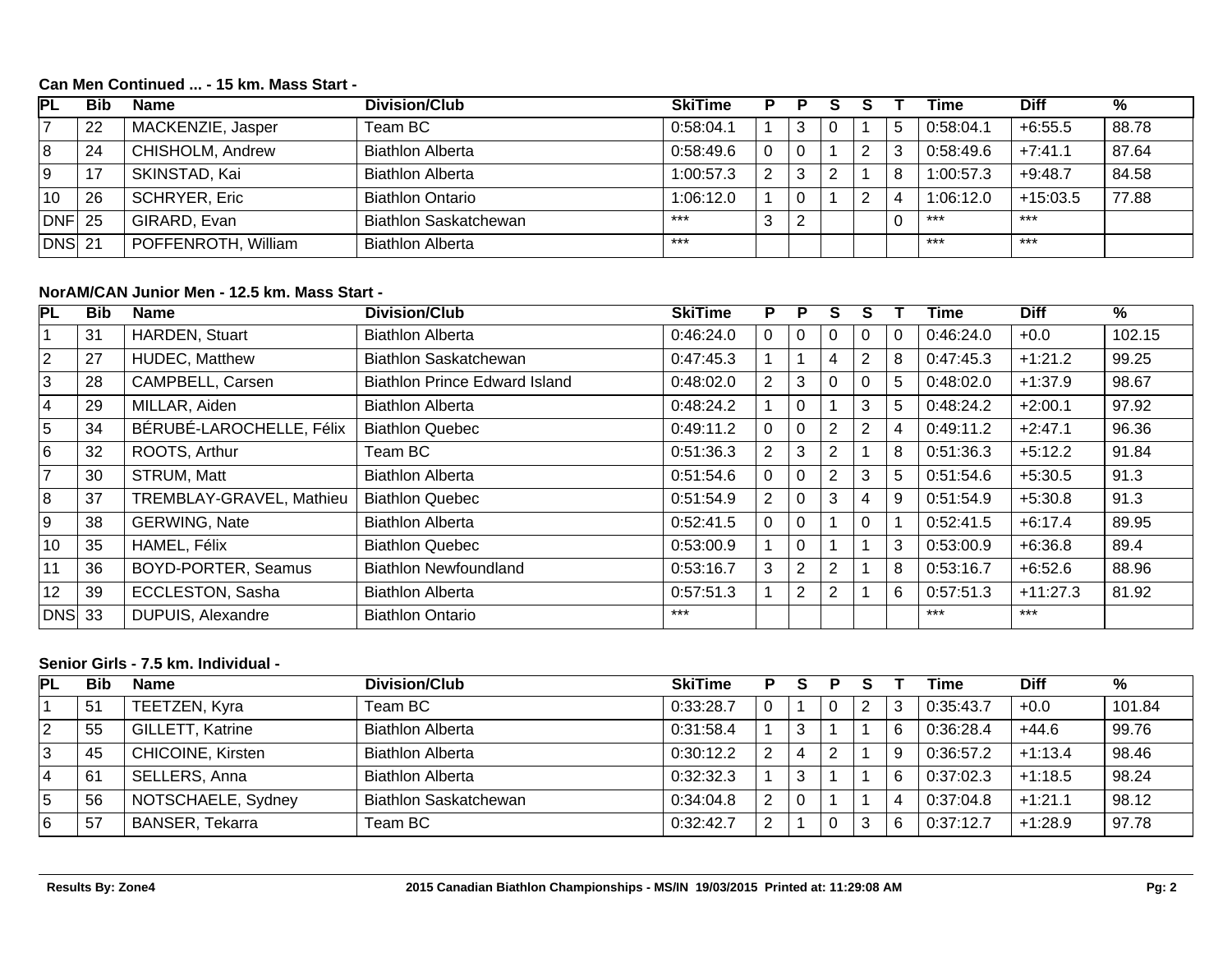| $\overline{\mathsf{PL}}$ | Bib | <b>Name</b>            | <b>Division/Club</b>          | <b>SkiTime</b> | P.             | S              | P              | S              |                 | Time      | <b>Diff</b> | $\overline{\%}$ |
|--------------------------|-----|------------------------|-------------------------------|----------------|----------------|----------------|----------------|----------------|-----------------|-----------|-------------|-----------------|
|                          | 48  | GOWLING, Gillian       | <b>Biathlon Alberta</b>       | 0:34:24.4      |                | $\overline{2}$ |                |                | 5               | 0:38:09.4 | $+2:25.6$   | 95.36           |
| 8                        | 43  | KURTA, Anni            | Team BC                       | 0:35:02.1      |                | $\overline{2}$ |                |                | 5               | 0:38:47.1 | $+3:03.3$   | 93.81           |
| 9                        | 44  | VEINOTTE, Piaper       | <b>Biathlon Quebec</b>        | 0:33:35.8      | $\overline{2}$ | $\overline{4}$ | 0              | 3              | 9               | 0:40:20.8 | $+4:37.0$   | 90.18           |
| 10                       | 62  | PETERS, Maria          | <b>Biathlon Yukon</b>         | 0:35:11.2      | 3              | 3              |                | 0              |                 | 0:40:26.2 | $+4:42.5$   | 89.98           |
| 11                       | 58  | TILLEY, Tatiana        | <b>Biathlon Alberta</b>       | 0:35:19.7      | 0              | 3              | 3              |                |                 | 0:40:34.7 | $+4:51.0$   | 89.66           |
| 12                       | 64  | CHICOINE, Reagan       | <b>Biathlon Alberta</b>       | 0:33:13.3      |                | $\overline{4}$ |                | 4              | 10 <sup>1</sup> | 0:40:43.3 | $+4:59.5$   | 89.35           |
| 13                       | 65  | GAGNÉ, Vanessa         | <b>Biathlon Quebec</b>        | 0:36:15.6      | 0              | 2              |                | 3              | 6               | 0:40:45.6 | $+5:01.9$   | 89.27           |
| 14                       | 54  | <b>BARGEN, Chloe</b>   | <b>Biathlon Saskatchewan</b>  | 0:38:58.7      |                |                | $\mathbf{0}$   |                | 3               | 0:41:13.7 | $+5:29.9$   | 88.25           |
| 15                       | 52  | TURNER, Mackenzie      | <b>Biathlon Ontario</b>       | 0:36:05.9      | 3              | $\overline{2}$ |                |                |                 | 0:41:20.9 | $+5:37.1$   | 88              |
| 16                       | 60  | VOGEL-NAKAMURA, Sophie | Team BC                       | 0:35:40.8      | 3              | $\overline{2}$ | $\overline{2}$ |                | 8               | 0:41:40.8 | $+5:57.0$   | 87.3            |
| 17                       | 50  | LEIGHTON, Jordyn       | <b>Biathlon Ontario</b>       | 0:34:14.2      |                | $\overline{2}$ | 3              | 4              | 10              | 0:41:44.2 | $+6:00.5$   | 87.18           |
| 18                       | 41  | PÉRUSSE, Frédérique    | <b>Biathlon Quebec</b>        | 0:35:26.6      |                | 5              | $\overline{2}$ | 3              |                 | 0:43:41.6 | $+7:57.8$   | 83.27           |
| 19                       | 46  | GARNER, Rylie          | Casper Mountain Biathlon Club | 0:38:33.5      | 3              | $\overline{2}$ |                |                | $\overline{7}$  | 0:43:48.5 | $+8:04.7$   | 83.06           |
| 20                       | 67  | STADNYK, Hanne         | <b>Biathlon Saskatchewan</b>  | 0:37:30.6      |                | 3              | $\overline{2}$ | 3              | 9               | 0:44:15.6 | $+8:31.9$   | 82.21           |
| 21                       | 66  | PELLETIER, Clémence    | <b>Biathlon Quebec</b>        | 0:37:00.2      | $\overline{2}$ | $\overline{2}$ |                | 5              | 10 <sup>1</sup> | 0:44:30.2 | $+8:46.4$   | 81.76           |
| 22                       | 63  | TUHKASAARI, Jasmin     | <b>Biathlon Ontario</b>       | 0:38:02.5      | $\overline{2}$ |                | 3              | 3              | 9               | 0:44:47.5 | $+9:03.7$   | 81.23           |
| 23                       | 53  | MARTIN, Lauren         | <b>Biathlon New Brunswick</b> | 0:42:32.7      |                |                |                | $\overline{2}$ | 4               | 0:45:32.7 | $+9:48.9$   | 79.89           |
| 24                       | 49  | WEIR, Makenna          | <b>Biathlon Saskatchewan</b>  | 0:40:44.5      |                | 3              |                | 4              | 9               | 0:47:29.5 | $+11:45.7$  | 76.61           |
| 25                       | 59  | JALBERT, Jessica       | <b>Biathlon New Brunswick</b> | 0.46:45.0      | $\overline{2}$ | $\overline{2}$ |                | $\overline{2}$ | $\overline{7}$  | 0:52:00.0 | $+16:16.2$  | 69.97           |
| <b>DSQ</b>               | 42  | LAPOINTE, Claire       | Team BC                       | ***            | $\overline{2}$ | 0              |                | $\overline{2}$ | 4               | ***       | $***$       |                 |
| DNS                      | 47  | <b>BURKE, Calista</b>  | <b>Team NWT</b>               | ***            |                |                |                |                |                 | $***$     | $***$       |                 |

## **Senior Girls Continued ... - 7.5 km. Individual -**

**Jury Decisions**

**Bib:** 42 **Notes:** IBU 5.6-q: Failed to shoot in correct sequence.

### **Youth Men - 12.5 km. Individual -**

| PL | Bib | <b>Name</b>                 | Division/Club           | <b>SkiTime</b> |          | D |  | Time      | <b>Diff</b> | ℅     |
|----|-----|-----------------------------|-------------------------|----------------|----------|---|--|-----------|-------------|-------|
|    | 78  | SANCHEZ, Teo                | <b>Biathlon Quebec</b>  | 0:45:43.8      | 0        |   |  | 0:47:58.8 | $+0.0$      | 102.1 |
|    | 81  | RUNNALLS, Adam              | <b>Biathlon Alberta</b> | 0:46:40.0      | $\Omega$ |   |  | 0:48:10.0 | $+11.2$     | 101.7 |
|    | 80  | <b>BOCHKARNIKOV, Sergey</b> | <b>Biathlon Alberta</b> | 0:49:18.6      | 0        |   |  | 0:50:48.6 | $+2:49.8$   | 96.41 |
|    | 70  | CHURCHILL, Ben              | <b>Biathlon Alberta</b> | 0:47:52.0      |          |   |  | 0:51:37.0 | $+3:38.2$   | 94.9  |
|    | 69  | <b>BURNOTTE, Jules</b>      | <b>Biathlon Quebec</b>  | 0:47:44.9      |          |   |  | 0:52:14.9 | $+4:16.1$   | 93.75 |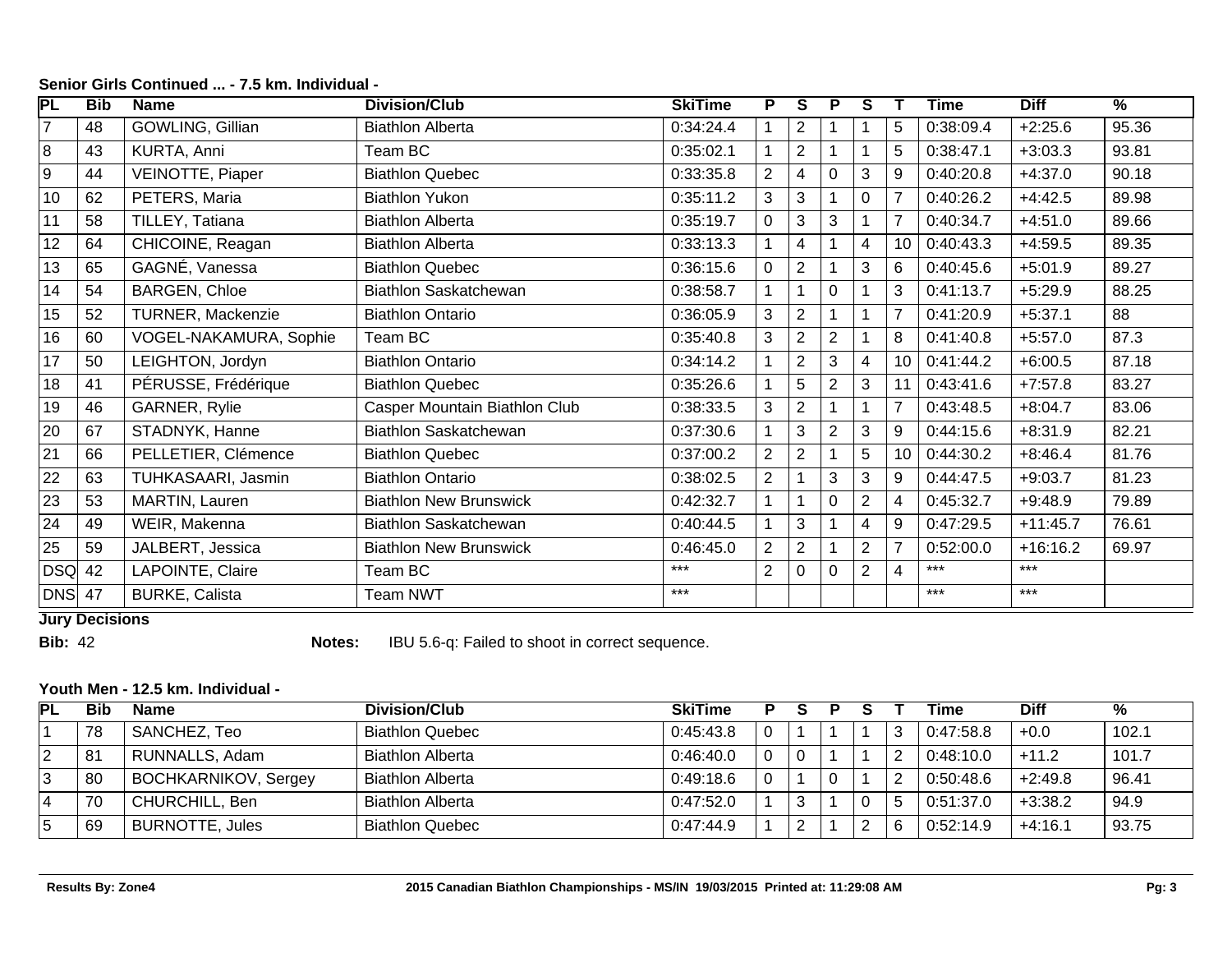| PL         | Bib | <b>Name</b>            | <b>Division/Club</b>                 | <b>SkiTime</b> | P.             | <b>S</b>                | P              | S              |                | <b>Time</b> | <b>Diff</b> | $\frac{9}{6}$ |
|------------|-----|------------------------|--------------------------------------|----------------|----------------|-------------------------|----------------|----------------|----------------|-------------|-------------|---------------|
| 6          | 90  | BOLDUC, Zachari        | <b>Biathlon Quebec</b>               | 0:50:05.5      | $\Omega$       |                         | $\Omega$       | $\overline{2}$ | 3              | 0:52:20.5   | $+4:21.7$   | 93.59         |
| 7          | 73  | CHAMBERS, Jakob        | <b>Biathlon Alberta</b>              | 0:49:40.1      | 0              | $\overline{\mathbf{4}}$ | $\Omega$       |                | 5              | 0:53:25.1   | $+5:26.3$   | 91.7          |
| 8          | 74  | LAWTON, Jason          | <b>Biathlon Ontario</b>              | 0:48:19.7      | $\overline{2}$ | $\mathbf 0$             | $\overline{2}$ | 3              |                | 0:53:34.7   | $+5:35.9$   | 91.43         |
| 9          | 72  | KIERS, Trevor          | <b>Biathlon Ontario</b>              | 0:50:50.8      | $\overline{2}$ | $\overline{2}$          | 2              | 0              | 6              | 0:55:20.8   | $+7:22.0$   | 88.51         |
| 10         | 85  | BERLING, Chad          | <b>Biathlon Alberta</b>              | 0:53:15.0      |                | $\overline{2}$          | $\Omega$       | $\Omega$       | 3              | 0:55:30.0   | $+7:31.2$   | 88.26         |
| 11         | 75  | BOUDREAU, André        | <b>Biathlon Prince Edward Island</b> | 0:53:16.3      | 0              |                         |                |                | 3              | 0:55:31.3   | $+7:32.5$   | 88.23         |
| 12         | 87  | <b>BOUDREAU, Lucas</b> | <b>Biathlon Prince Edward Island</b> | 0:54:10.2      | 0              | 2                       | 0              | $\Omega$       | $\overline{2}$ | 0:55:40.2   | $+7:41.4$   | 87.99         |
| 13         | 84  | REIMER, Jason          | Biathlon Saskatchewan                | 0:51:12.9      |                |                         | $\overline{2}$ | $\overline{2}$ | 6              | 0:55:42.9   | $+7:44.1$   | 87.92         |
| 14         | 71  | ALGRA, Jarod           | Team BC                              | 0:53:07.1      |                | $\overline{2}$          | 3              |                |                | 0:58:22.1   | $+10:23.2$  | 83.93         |
| 15         | 76  | MILLS, Reagan          | Biathlon Nova Scotia (BPEI)          | 0:57:30.9      | $\overline{2}$ |                         |                |                | 5              | 1:01:15.9   | $+13:17.1$  | 79.96         |
| 16         | 88  | EGAN, Connor           | <b>Biathlon Alberta</b>              | 0:56:48.4      | $\overline{2}$ |                         | $\overline{2}$ | $\overline{2}$ |                | 1:02:03.4   | $+14:04.6$  | 78.94         |
| 17         | 92  | MACDOUGALL, Colton     | Team BC                              | 0:59:35.3      |                | $\overline{2}$          | $\overline{2}$ |                | 6              | 1:04:05.3   | $+16:06.5$  | 76.44         |
| 18         | 91  | HERTZ, Dalton          | <b>Biathlon Ontario</b>              | 1:01:49.3      |                |                         | $\overline{2}$ |                | 5              | 1:05:34.3   | $+17:35.5$  | 74.71         |
| 19         | 68  | TWEEDIE, Angus         | Team BC                              | 0:57:03.5      | 4              | $\overline{2}$          | 5              |                | 12             | 1:06:03.5   | $+18:04.7$  | 74.15         |
| 20         | 86  | BRIAND, Stephane       | <b>Biathlon Alberta</b>              | 0:59:48.7      | $\overline{2}$ | 3                       |                | 3              | 9              | 1:06:33.7   | $+18:34.9$  | 73.59         |
| 21         | 89  | SAUNDERS, Brad         | <b>Biathlon Alberta</b>              | 0:59:21.6      | 4              | $\overline{\mathbf{4}}$ |                | $\overline{2}$ | 11             | 1:07:36.6   | $+19:37.8$  | 72.45         |
| 22         | 82  | CROOK, Kjel            | Team NWT                             | 1:08:26.3      |                | $\overline{2}$          |                | $\overline{2}$ | 6              | 1:12:56.3   | $+24:57.5$  | 67.16         |
| 23         | 93  | CROOK, Clell           | <b>Team NWT</b>                      | 1:15:19.5      |                | 2                       | $\Omega$       | 3              | 6              | 1:19:49.5   | $+31:50.7$  | 61.37         |
| <b>DNF</b> | 77  | <b>BERGSMYR, Brage</b> | <b>Trondhjems Skiskyttere</b>        | $***$          | 0              | 3                       | 3              | $\overline{2}$ | $\Omega$       | $***$       | $***$       |               |
| <b>DNF</b> | 79  | HANNA, Pearce          | <b>Biathlon Alberta</b>              | $***$          | $\overline{2}$ | 3                       |                |                | $\Omega$       | $***$       | $***$       |               |
| DSQ        | 83  | PÉPIN, Charles         | <b>Biathlon Quebec</b>               | $***$          | 0              |                         | $\mathbf{2}$   | 3              | 6              | $***$       | $***$       |               |

## **Youth Men Continued ... - 12.5 km. Individual -**

**Jury Decisions**

**Bib:** 83 **Notes:** 5.6-q: Failed to shoot in correct sequence.

## **Master Men 40-49 - 10 km. Individual -**

| <b>PL</b> | Bib | <b>Name</b>            | Division/Club            | <b>SkiTime</b> |   |   |      | Time      | Diff       | %      |
|-----------|-----|------------------------|--------------------------|----------------|---|---|------|-----------|------------|--------|
|           | 97  | <b>GOSSELIN, Erick</b> | <b>Biathlon Quebec</b>   | 0:43:06.9      | 5 |   | 10 I | 0:50:36.9 | $+0.0$     | 109.53 |
| 2         | 94  | WEHNER, Tim            | <b>Biathlon Manitoba</b> | 0:49:42.3      | 2 | ົ | 10 I | 0:57:12.3 | $+6:35.4$  | 96.91  |
|           | 95  | TEW, Ryan              | <b>Biathlon Alberta</b>  | 0:49:29.9      | 4 |   |      | 0:58:29.9 | $+7:53.0$  | 94.77  |
| 4         | 96  | POIRIER, Greg          | <b>Biathlon Alberta</b>  | 0:50:48.0      | 4 |   | 15   | 1:02:03.0 | $+11:26.1$ | 89.35  |
|           | 98  | <b>BANMAN, Duane</b>   | Biathlon Saskatchewan    | 0:57:06.8      |   |   |      | 1:04:36.8 | $+13:59.9$ | 85.8   |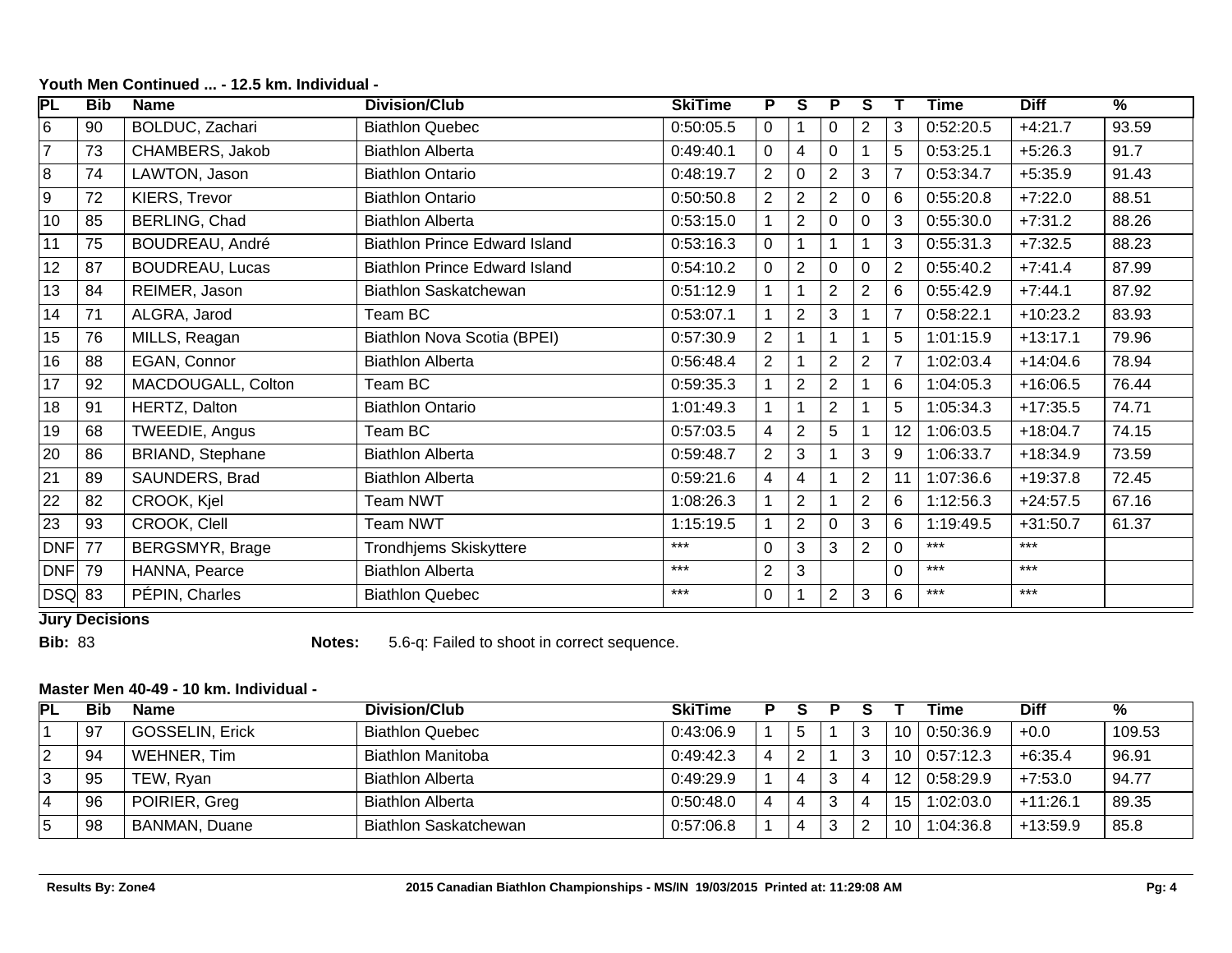#### **Master Men 50-59 - 10 km. Individual -**

| <b>PL</b>  | Bib | <b>Name</b>           | Division/Club           | <b>SkiTime</b> |               |   |   |                 | Time      | Diff      | %      |
|------------|-----|-----------------------|-------------------------|----------------|---------------|---|---|-----------------|-----------|-----------|--------|
|            | 101 | PROUDFOOT, James      | <b>Biathlon Alberta</b> | 0:50:17.7      | 2             | 4 |   |                 | 0:55:32.7 | $+0.0$    | 104.18 |
| ⊻          | 100 | ELDEN, Chris          | Team BC                 | 0:50:06.9      | 3             |   | 2 | -44             | 0:58:21.9 | $+2:49.1$ | 99.15  |
| ు          | 103 | CISLO, Ray            | <b>Biathlon Alberta</b> | 0:49:56.7      | $\mathcal{P}$ |   | 3 | 13 <sup>1</sup> | 0:59:41.7 | $+4:08.9$ | 96.94  |
| $\Delta$   | 99  | <b>BORGLUM, Brian</b> | <b>Biathlon Alberta</b> | 0:54:36.0      | 0             | 4 |   |                 | 1:00:36.0 | $+5:03.3$ | 95.49  |
| <b>DNS</b> | 102 | KULAS, Paul           | Iowa Biathlon           | $***$          |               |   |   |                 | $***$     | $***$     |        |

#### **Master Women 40-54 - 7.5 km. Individual -**

| <b>PL</b> | <b>Bib</b> | Name                     | Division/Club           | <b>SkiTime</b> |             |            |          |                 | Time      | Diff      | ℅      |
|-----------|------------|--------------------------|-------------------------|----------------|-------------|------------|----------|-----------------|-----------|-----------|--------|
|           | 106        | LANCASTER, Callie        | Team BC                 | 0:37:16.1      | ⌒           |            | <u>.</u> |                 | 0:45:31.1 | $+0.0$    | 106.22 |
| ∠         | 104        | <b>KEENLISIDE, Julia</b> | <b>Biathlon Alberta</b> | 0:39:38.2      | ົ<br>J      |            |          |                 | 0:47:53.2 | $+2:22.0$ | 100.97 |
|           | 105        | HALL,<br>Deb             | <b>Biathlon Alberta</b> | 0:44:09.1      | $\sim$<br>د | $\sqrt{ }$ |          | 10 <sup>1</sup> | 0:51:39.1 | +6:07.9   | 93.61  |

## **Master Women 55+ - 7.5 km. Individual -**

| PL       | <b>Bib</b> | <b>Name</b>                                  | <b>Division/Club</b>        | <b>SkiTime</b> |            |   |         | Time          | <b>Diff</b>    | %      |
|----------|------------|----------------------------------------------|-----------------------------|----------------|------------|---|---------|---------------|----------------|--------|
|          | 107        | <b>TAIS</b><br>Claudette<br>MAL <sup>-</sup> | Biathlon New<br>/ Brunswick | 0:49:02.9      | $\sqrt{ }$ | 4 |         | 0:57:<br>ت. ، | $+0.0$         | 100.83 |
| <u>_</u> | 108        | ULLOCH, Lynette:<br><b>MACCUL</b>            | <b>Biathlon Alberta</b>     | 0:46:15.2      | л.         | 4 | 16<br>u | 0:58:15.2     | $-7$<br>ົ+57.ບ | 99.18  |

#### **Youth Women - 10 km. Individual -**

| PL             | <b>Bib</b> | <b>Name</b>             | <b>Division/Club</b>    | <b>SkiTime</b> | P              | S              | Р              |                |                | Time      | <b>Diff</b> | $\overline{\%}$ |
|----------------|------------|-------------------------|-------------------------|----------------|----------------|----------------|----------------|----------------|----------------|-----------|-------------|-----------------|
|                | 112        | DICKSON, Emily          | Team BC                 | 0:45:44.5      | $\overline{2}$ |                |                | 2              | 6              | 0:50:14.5 | $+0.0$      | 102.83          |
| $\overline{2}$ | 113        | BANKES, Megan           | <b>Biathlon Alberta</b> | 0:45:32.3      | $\overline{2}$ |                | 3              | 3              | 9              | 0:52:17.3 | $+2:02.7$   | 98.81           |
| 3              | 120        | HAMEL, Charlotte        | <b>Biathlon Quebec</b>  | 0:52:27.9      | 0              | $\Omega$       | $\Omega$       | $\overline{0}$ | 0              | 0:52:27.9 | $+2:13.3$   | 98.48           |
| $\overline{4}$ | 117        | MOSER, Nadia            | <b>Biathlon Yukon</b>   | 0:46:05.1      | 3              |                | 2              | 3              | 9              | 0:52:50.1 | $+2:35.5$   | 97.79           |
| 5              | 119        | SMAILES, Jennah         | Team BC                 | 0:50:43.3      |                |                | $\Omega$       |                | 3              | 0:52:58.3 | $+2:43.7$   | 97.53           |
| 6              | 109        | POISSON-GRÉGOIRE, Sarah | <b>Biathlon Quebec</b>  | 0:48:32.1      | 3              | $\overline{2}$ |                | $\mathbf 0$    | 6              | 0:53:02.1 | $+2:47.6$   | 97.42           |
| $\overline{7}$ | 118        | SEPANDJ, Darya          | <b>Biathlon Alberta</b> | 0:51:44.0      | 0              |                |                |                | 3              | 0:53:59.0 | $+3:44.4$   | 95.71           |
| 8              | 114        | ROBERTSON, Bryn         | <b>Biathlon Alberta</b> | 0:50:24.6      | 0              |                | $\overline{2}$ | $\overline{2}$ | 5              | 0:54:09.6 | $+3:55.1$   | 95.39           |
| 9              | 110        | CHONG, Kendall          | <b>Biathlon Alberta</b> | 0:50:47.1      | 3              | $\overline{2}$ |                |                | $\overline{7}$ | 0:56:02.1 | $+5:47.5$   | 92.2            |
| 10             | 111        | SAVILL, Mackenzie       | <b>Biathlon Ontario</b> | 0:53:57.1      | $\overline{2}$ | 2              | $\Omega$       | 2              | 6              | 0:58:27.1 | $+8:12.5$   | 88.39           |
| $11$           | 115        | CLOTHIER, Leah          | Biathlon Saskatchewan   | 0:55:08.9      | 3              | 0              |                | 2              | 6              | 0:59:38.9 | $+9:24.3$   | 86.62           |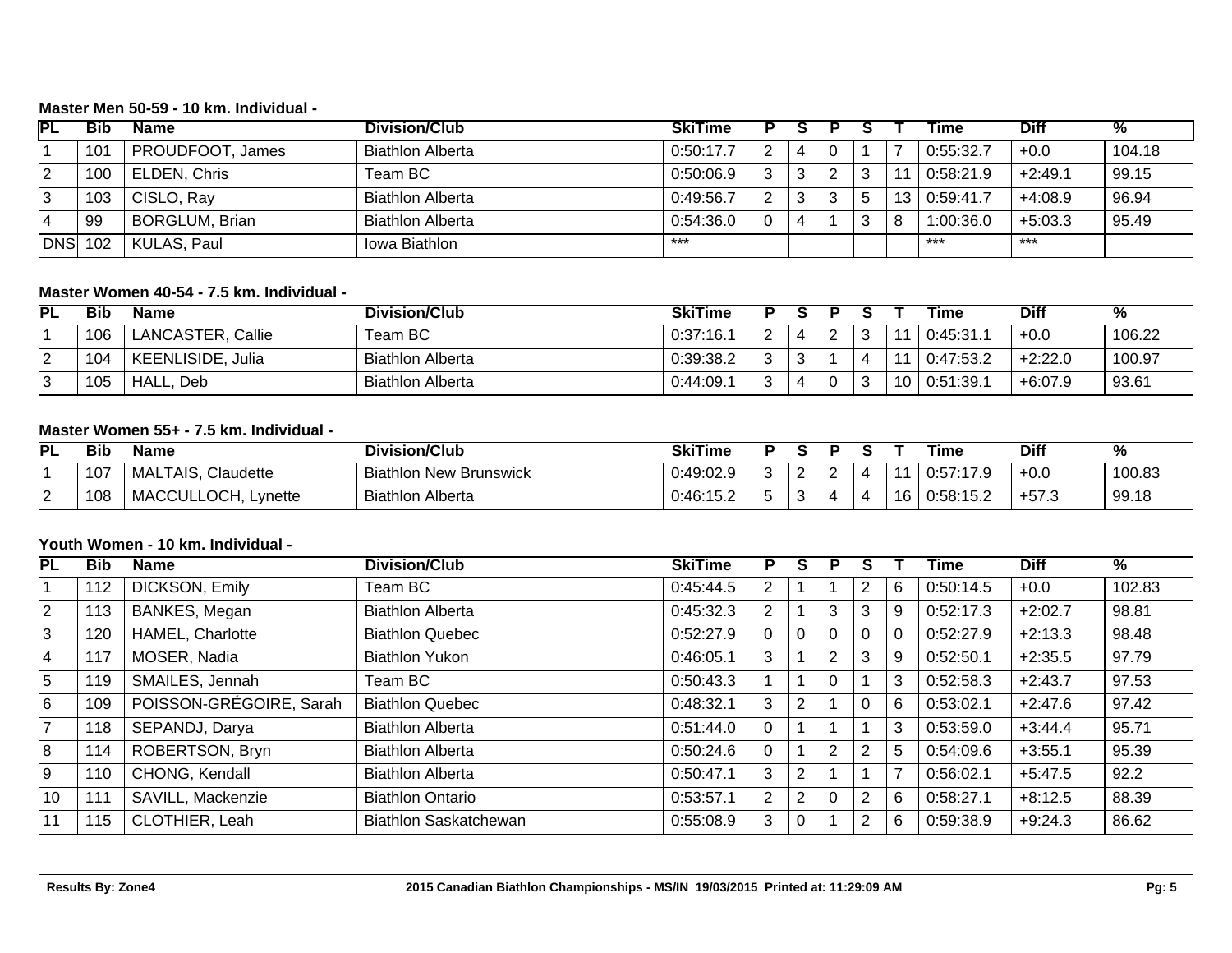## **Youth Women Continued ... - 10 km. Individual -**

| PL                       | <b>Bib</b> | Name                          | <b>Division/Club</b> | <b>CIAT</b><br>Time<br>ואכ |  |     |  | ⊺ıme                           | <b>Diff</b>    | $\mathbf{a}$  |
|--------------------------|------------|-------------------------------|----------------------|----------------------------|--|-----|--|--------------------------------|----------------|---------------|
| $\overline{ }$<br>$\sim$ |            | INNA.<br><b>Ashley</b><br>. . | Alberta<br>Biathlon  | 14.L<br>ບ.ບ.               |  | . . |  | $\sim$<br>۰. م<br>14.C<br>.UJ. | 0.00<br>10.UU. | 81.69<br>י Ωי |

#### **Senior Boys - 7.5 km. Individual -**

| PL              | <b>Bib</b> | <b>Name</b>            | <b>Division/Club</b>         | <b>SkiTime</b> | $\overline{P}$ | S              | P              | S              |                 | <b>Time</b> | <b>Diff</b> | $\overline{\frac{9}{6}}$ |
|-----------------|------------|------------------------|------------------------------|----------------|----------------|----------------|----------------|----------------|-----------------|-------------|-------------|--------------------------|
| $\overline{1}$  | 135        | GRANDBOIS, Leo         | <b>Biathlon Quebec</b>       | 0:29:19.5      |                | $\mathbf{1}$   | 1              | 1              | 4               | 0:32:19.5   | $+0.0$      | 102.74                   |
| $\overline{2}$  | 128        | GILLILAND, Rory        | <b>Biathlon Alberta</b>      | 0:30:31.6      |                | $\overline{2}$ | $\mathbf 1$    | 0              | $\overline{4}$  | 0:33:31.6   | $+1:12.0$   | 99.06                    |
| $\overline{3}$  | 152        | <b>BORGLUM, Haldan</b> | <b>Biathlon Alberta</b>      | 0:29:17.1      | 0              | 3              |                | $\overline{2}$ | 6               | 0:33:47.1   | $+1:27.5$   | 98.31                    |
| $\boxed{4}$     | 123        | QUINN, Tobias          | <b>Biathlon Ontario</b>      | 0:29:29.4      |                | $\overline{2}$ | 3              | 0              | 6               | 0:33:59.4   | $+1:39.8$   | 97.71                    |
| $\overline{5}$  | 149        | ALTWASSER, Nicholas    | <b>Biathlon Alberta</b>      | 0:29:48.0      |                | $\overline{4}$ | $\mathbf 0$    |                | 6               | 0:34:18.0   | $+1:58.4$   | 96.83                    |
| $\overline{6}$  | 154        | MERCIER, Emmanuel      | <b>Biathlon Quebec</b>       | 0:32:07.3      | 0              | $\overline{2}$ | $\mathbf 0$    | 1              | 3               | 0:34:22.3   | $+2:02.7$   | 96.63                    |
| $\overline{7}$  | 122        | HULSMAN, Thomas        | <b>Biathlon Alberta</b>      | 0:29:31.4      |                | $\overline{2}$ | $\mathbf{3}$   | 1              | $\overline{7}$  | 0:34:46.4   | $+2:26.8$   | 95.51                    |
| $\overline{8}$  | 142        | <b>CORBEIL, Marek</b>  | <b>Biathlon Alberta</b>      | 0:29:41.9      | $\overline{2}$ | 3              |                | 1              | $\overline{7}$  | 0:34:56.9   | $+2:37.3$   | 95.03                    |
| $\overline{9}$  | 144        | FABBRI, Lucas          | <b>Biathlon Alberta</b>      | 0:29:48.7      |                | 3              |                | $\overline{c}$ | $\overline{7}$  | 0:35:03.7   | $+2:44.1$   | 94.72                    |
| 10              | 136        | STUSHNOFF, Thomas      | <b>Biathlon Alberta</b>      | 0:30:40.0      | $\overline{0}$ | 3              |                | $\overline{2}$ | 6               | 0:35:10.0   | $+2:50.4$   | 94.44                    |
| $\overline{11}$ | 133        | SHERBA, Logan          | Team BC                      | 0:29:17.4      |                | 3              | 0              | 4              | 8               | 0:35:17.4   | $+2:57.8$   | 94.11                    |
| 12              | 126        | WALCH, Ben             | <b>Biathlon Alberta</b>      | 0:30:04.3      | $\overline{2}$ | $\mathbf 1$    |                | 3              | 7               | 0:35:19.3   | $+2:59.8$   | 94.03                    |
| 13              | 160        | GYNP, Kyrilo           | <b>Biathlon Saskatchewan</b> | 0:31:41.1      |                | $\mathbf{1}$   | $\mathbf 1$    | $\overline{c}$ | 5               | 0:35:26.1   | $+3:06.5$   | 93.72                    |
| 14              | 146        | RIEGER, Colin          | <b>Biathlon Saskatchewan</b> | 0:32:42.7      |                | 0              | $\overline{2}$ | 1              | 4               | 0:35:42.7   | $+3:23.2$   | 93                       |
| 15              | 148        | GOLDHAWK, Kieran       | <b>Biathlon Alberta</b>      | 0:31:14.3      |                | 3              |                | 1              | 6               | 0:35:44.3   | $+3:24.7$   | 92.93                    |
| 16              | 145        | SONES, Hunter          | Team BC                      | 0:32:04.4      |                | $\pmb{0}$      | $\overline{2}$ | $\overline{2}$ | 5               | 0:35:49.4   | $+3:29.9$   | 92.71                    |
| 17              | 130        | KREITZ, Bobby          | Team BC                      | 0:29:54.8      | $\overline{2}$ | $\mathbf{1}$   | 1              | 4              | 8               | 0:35:54.8   | $+3:35.2$   | 92.48                    |
| $\overline{18}$ | 141        | AUGER, Emrik           | <b>Biathlon Quebec</b>       | 0:30:19.9      | 0              | $\overline{2}$ | $\overline{2}$ | 4              | 8               | 0:36:19.9   | $+4:00.3$   | 91.41                    |
| 19              | 156        | HARTLEY, Mark          | Team BC                      | 0:31:54.9      | $\overline{2}$ | $\mathbf{1}$   | $\mathbf{1}$   | $\overline{2}$ | 6               | 0:36:24.9   | $+4:05.3$   | 91.2                     |
| $\overline{20}$ | 121        | PADGHAM, Eric          | <b>Biathlon Alberta</b>      | 0:30:39.4      |                | 3              | $\overline{2}$ | $\overline{2}$ | 8               | 0:36:39.4   | $+4:19.8$   | 90.6                     |
| $\overline{21}$ | 127        | SINGLETON, Mark        | <b>Biathlon Alberta</b>      | 0:30:09.9      | $\overline{2}$ | 4              | $\overline{2}$ |                | 9               | 0:36:54.9   | $+4:35.3$   | 89.97                    |
| $\sqrt{22}$     | 131        | PENNINGTON, Brett      | <b>Biathlon Alberta</b>      | 0:31:40.1      | 3              | $\pmb{0}$      | $\overline{2}$ | $\overline{2}$ | $\overline{7}$  | 0:36:55.1   | $+4:35.5$   | 89.96                    |
| 23              | 159        | TREMBLAY, Keegan       | <b>Biathlon Ontario</b>      | 0:30:55.3      |                | 3              | 1              | 3              | 8               | 0:36:55.3   | $+4:35.7$   | 89.95                    |
| $\sqrt{24}$     | 153        | SYMBALUK, Matt         | <b>Biathlon Alberta</b>      | 0:31:26.8      | 3              | 3              | $\overline{2}$ | $\Omega$       | 8               | 0:37:26.8   | $+5:07.2$   | 88.69                    |
| 25              | 150        | GREEN, Michio          | <b>Biathlon Saskatchewan</b> | 0:31:44.2      | $\overline{2}$ | $\overline{2}$ | $\overline{3}$ | $\mathbf{1}$   | 8               | 0:37:44.2   | $+5:24.6$   | 88.01                    |
| 26              | 151        | ADEL, Liam             | <b>Biathlon Yukon</b>        | 0:32:34.6      | 3              | 0              | 3              | 1              | $\overline{7}$  | 0:37:49.6   | $+5:30.0$   | 87.8                     |
| $\sqrt{27}$     | 139        | ELDEN, Ryan            | Team BC                      | 0:28:54.3      | 3              | 3              | $\overline{2}$ | 4              | 12 <sup>2</sup> | 0:37:54.3   | $+5:34.8$   | 87.62                    |